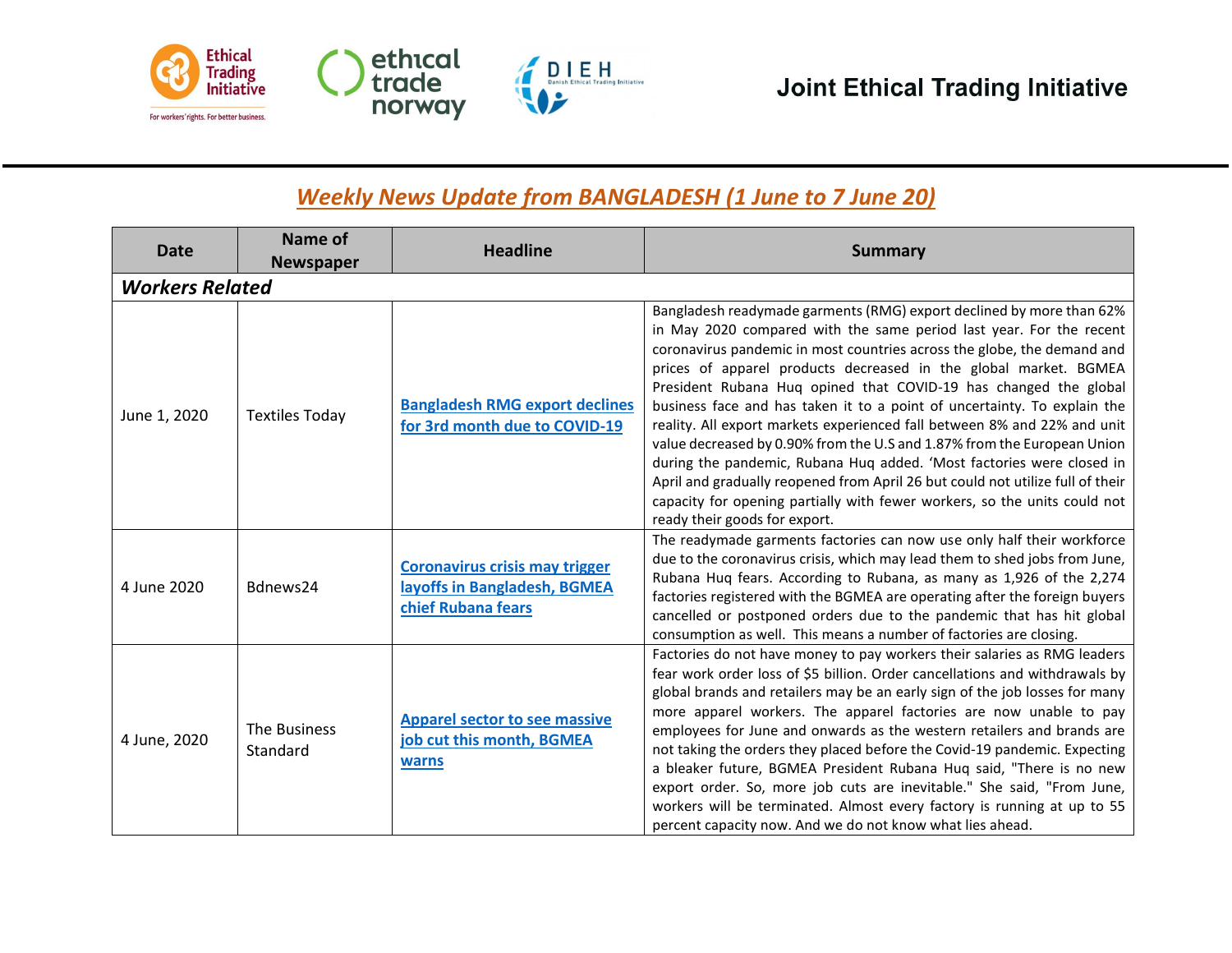

| <b>Date</b>  | Name of<br><b>Newspaper</b> | <b>Headline</b>                                                        | <b>Summary</b>                                                                                                                                                                                                                                                                                                                                                                                                                                                                                                                                                                                                                                                                           |
|--------------|-----------------------------|------------------------------------------------------------------------|------------------------------------------------------------------------------------------------------------------------------------------------------------------------------------------------------------------------------------------------------------------------------------------------------------------------------------------------------------------------------------------------------------------------------------------------------------------------------------------------------------------------------------------------------------------------------------------------------------------------------------------------------------------------------------------|
| June 5, 2020 | Prothom Alo                 | RMG worker 'killed after rape' in<br><b>Bogura</b>                     | A garment worker was allegedly killed after being raped in Gandagram<br>village of Bogura's Shajahanpur upazila early Friday. The deceased was Mim<br>Aktar, 19, a garment worker of Ashulia industrial area. The victim's mother<br>said divorcee Mim was returning to her mother in Bogura on Thursday<br>night.                                                                                                                                                                                                                                                                                                                                                                       |
| June 5, 2020 | Prothom Alo                 | <b>BGMEA president urged to</b><br>withdraw 'anti-worker'<br>statement | The leaders of Bangladesh Confederation of Labour (BCL) on Friday said the<br>national disaster caused by the coronavirus pandemic will be intensified if<br>the owners start laying off readymade garment workers. They stated this<br>while addressing a human chain in front of the National Press Club in the<br>capital. The labour rights body demanded social safety, ration, residential<br>and health service facilities, including industrial area-based hospitals for the<br>RMG workers. BCL president Sultana Begum said, "Labourers have been<br>passing miserable days as they didn't get dues accordingly while owners<br>have been laying off labourers from factories. |
| June 5, 2020 | RMG Bangladesh              | <b>COVID-19 testing lab for RMG</b><br>workers launched                | A COVID-19 testing lab for the country's readymade garment workers was<br>launched at Chandra on Thursday. The lab has the capacity to test 400<br>samples daily. BGMEA in cooperation with Diabetic Association of<br>Bangladesh took the initiative to set up three PCR (Polymerase Chain<br>Reaction) laboratories at Chandra, Tongi and Naraganganj. As part of the<br>joint move, the first PCR COVID-19 testing lab at Chandra was launched<br>through a video conference. The rest two will be launched shortly.                                                                                                                                                                  |
| 5 June, 2020 | The Business<br>Standard    | 'Stop termination of garment<br>workers'                               | Bangladesh Garment Industry Workers Federation has called for stopping<br>the termination of apparel workers, protesting the statement issued by the<br>president of Bangladesh Garment Manufacturers and Exporters Association<br>(BGMEA). On Thursday, BGMEA President Rubana Huq said a good number<br>of garment workers might lose their jobs owing to the Covid-19 fallout. Md<br>Touhidur Rahman, president of the Bangladesh Garment Industry Workers<br>Federation, also former secretary general of Industry. In his statement,<br>Touhidur Rahman said, "The garment industry and the workers are now<br>passing a crucial time because of the Covid-19 pandemic.             |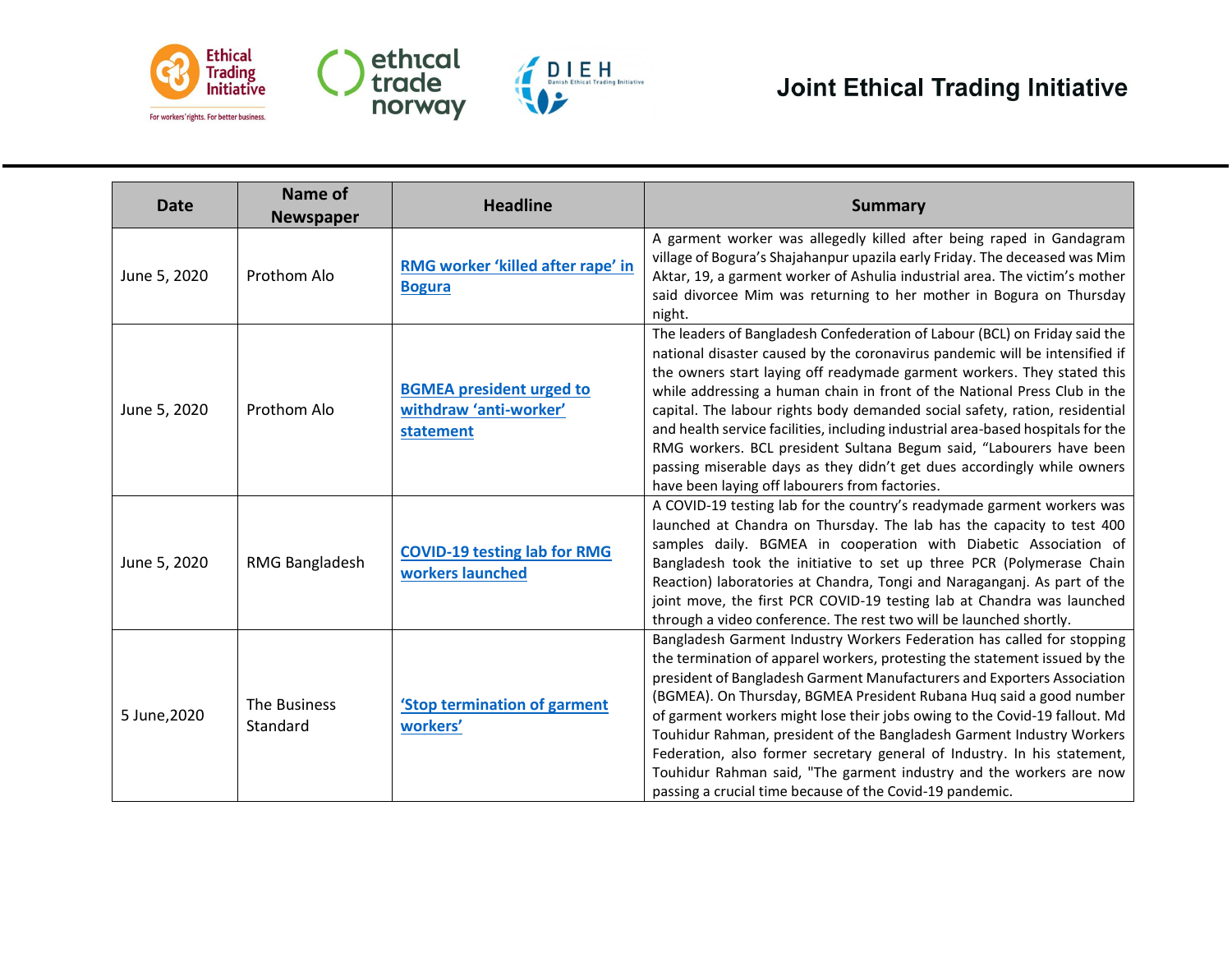

| <b>Date</b>   | Name of<br><b>Newspaper</b> | <b>Headline</b>                                                                                                    | <b>Summary</b>                                                                                                                                                                                                                                                                                                                                                                                                                                                                                                                                                                                                                                                                                                                                                                                                                                     |  |  |
|---------------|-----------------------------|--------------------------------------------------------------------------------------------------------------------|----------------------------------------------------------------------------------------------------------------------------------------------------------------------------------------------------------------------------------------------------------------------------------------------------------------------------------------------------------------------------------------------------------------------------------------------------------------------------------------------------------------------------------------------------------------------------------------------------------------------------------------------------------------------------------------------------------------------------------------------------------------------------------------------------------------------------------------------------|--|--|
| June 5, 2020  | RMG Bangladesh              | <b>Tex-Ebo supports RMG sector for</b><br><b>COVID-19 test</b>                                                     | Tex-Ebo, a Singapore-based multinational company who has operation in<br>Bangladesh, extended support to the garment sector to test readymade<br>garment workers in Bangladesh for COVID-19 to ensure their health safety<br>during the coronavirus pandemic, said a press release on Wednesday. Tex-<br>Ebo donated USD 25,000 to BGMEA, who established a taskforce to test<br>RMG and textile workers for coronavirus in different zones in Dhaka,<br>Narayanganj and Chattogram.                                                                                                                                                                                                                                                                                                                                                               |  |  |
| June 07, 2020 | The Daily Star              | <b>PPE a silver lining for ailing</b><br>garment industry                                                          | The country's garment industry could benefit from the ongoing coronavirus<br>pandemic due to the soaring demand for certain products, said KI Hossain,<br>president of the Bangladesh Garment Buying House (BGBA), yesterday.<br>Similarly, the domestic markets also saw a sharp increase in demand for<br>these goods. Therefore, garment manufacturers should exploit this<br>opportunity to make better business, according to the BGBA president.                                                                                                                                                                                                                                                                                                                                                                                             |  |  |
| June 7, 2020  | Bdnews24                    | <b>Fashion app sells off unwanted</b><br>stock to aid Bangladeshi workers                                          | A British shopping app is raising money to help hard-pressed garment<br>workers in Bangladesh by selling off clothes ditched by global fashion<br>brands as the coronavirus crisis decimated their sales. Under Mallzee's Lost<br>Stock initiative, boxes of clothes - with brand labels removed - are sold for<br>35 pounds (\$44), with 37% of the retail price donated to a charity supplying<br>food and other goods to clothing workers hit by layoffs and unpaid wages.                                                                                                                                                                                                                                                                                                                                                                      |  |  |
|               | <b>Factory Related</b>      |                                                                                                                    |                                                                                                                                                                                                                                                                                                                                                                                                                                                                                                                                                                                                                                                                                                                                                                                                                                                    |  |  |
| June 1, 2020  | <b>Textiles Today</b>       | <b>Brother initiates '1 Line</b><br>Assessment' project to build the<br>post-COVID-19 apparel industry<br>capacity | Among the export-oriented industries, the apparel industry hit hard all over<br>the world due to the Coronavirus pandemic. Bangladesh also lost more than<br>\$3 bn order and related to the textile and apparel industry, all parties are<br>suffering immensely. We are also planning a very important project namely<br>'1 Line Assessment' in the garment's factory. That will show the benefits by<br>connecting Brother IoT into one of the production lines in the garment's<br>factory for one day as a demo. In this assessment program, we will collect<br>cycle time, machine working time & much other information to visualize<br>and recognize the issue in the production line, and we will advise how to<br>utilize the benefits. It takes just a few hours to connect Brother IoT into the<br>factory to experience the IoT world |  |  |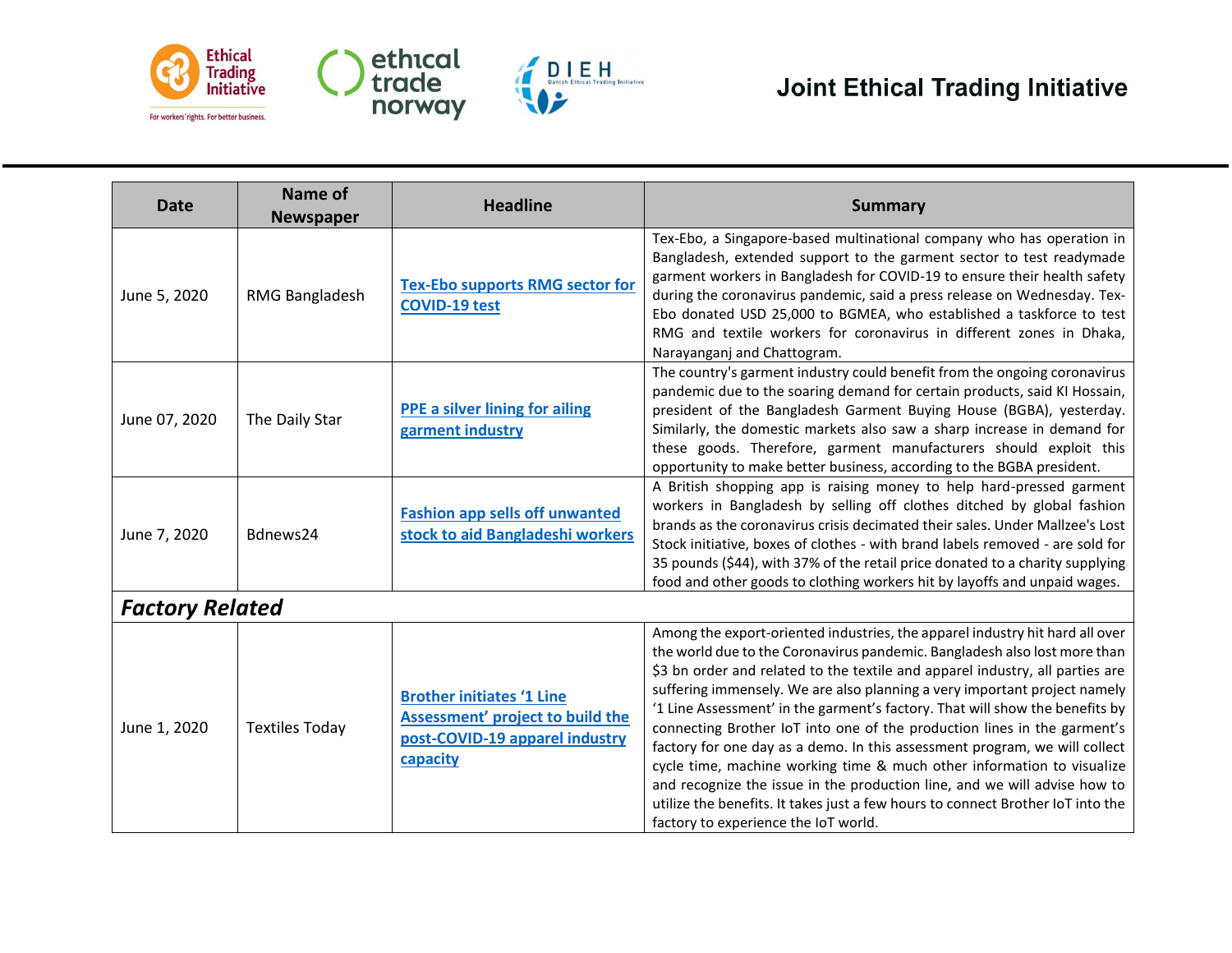

| Date         | Name of<br><b>Newspaper</b>     | <b>Headline</b>                                                                                | <b>Summary</b>                                                                                                                                                                                                                                                                                                                                                                                                                                                                                                                                                                                                                                                                                                                                                                                                                                                     |
|--------------|---------------------------------|------------------------------------------------------------------------------------------------|--------------------------------------------------------------------------------------------------------------------------------------------------------------------------------------------------------------------------------------------------------------------------------------------------------------------------------------------------------------------------------------------------------------------------------------------------------------------------------------------------------------------------------------------------------------------------------------------------------------------------------------------------------------------------------------------------------------------------------------------------------------------------------------------------------------------------------------------------------------------|
| June 3, 2020 | RMG Bangladesh                  | Still no sign of relief for<br>Bangladesh apparel industry as<br>more factories close          | Apparel factories in Bangladesh are still running at half-capacity after orders<br>dried up, and bosses remain pessimistic about the likelihood of new orders<br>any time soon. Amid the impact of the Covid-19 pandemic, factories which<br>laid-off part of their operations are struggling to make a full comeback,<br>leaving hundreds of workers jobless. And this week several more factories<br>terminated hundreds of workers, as they are not receiving enough orders<br>from western buyers. President of the Bangladesh Garment Manufacturers<br>and Exporters Association (BGMEA) Dr Rubana Huq told The Loadstar only<br>50% of normally expected orders were coming in now. And she is not<br>expecting a return to full capacity soon. "                                                                                                            |
| June 4, 2020 | The Financial<br><b>Express</b> | <b>RMG factories may slash</b><br>workforce from June: BGMEA<br>chief                          | The readymade garments (RMG) factories can now use only half their<br>workforce due to the coronavirus crisis, which may lead them to shed jobs<br>from June, Rubana Huq fears. She says the owners are ready to work with<br>the government for the rehabilitation of the workers who are losing their<br>jobs. The chief of BGMEA, the apparel exporters' lobby, took questions from<br>the media about the situation during a virtual news conference on<br>Thursday. The media call was organized to mark the inauguration of a<br>coronavirus testing lab for the workers. According to Rubana, as many as<br>1,926 of the 2,274 factories registered with the BGMEA are operating after<br>the foreign buyers cancelled or postponed orders due to the pandemic that<br>has hit global consumption as well. This means a number of factories are<br>closing. |
| Jun 4, 2020  | RMG Bangladesh                  | <b>Action sought against 1,258</b><br>garment factories for non-<br>payment of wage, allowance | Sammilita Garments Sramik Federation has submitted a petition to the<br>labour ministry secretary demanding legal actions against 1258 garment<br>factories for not paying wage of April, or Eid festival allowance, or the both.<br>The application submitted on Wednesday stated that 1258 members of<br>BGMEA located at six industrial zones of the country did not pay salary for<br>April and Eid allowance. 'We learned from the industrial police sources that<br>161 factories did not pay both bonuses and salaries to their workers, 920<br>factories did not pay salary, when 358 members did not pay the allowance,'<br>SGSF president Nazma Akter told.                                                                                                                                                                                              |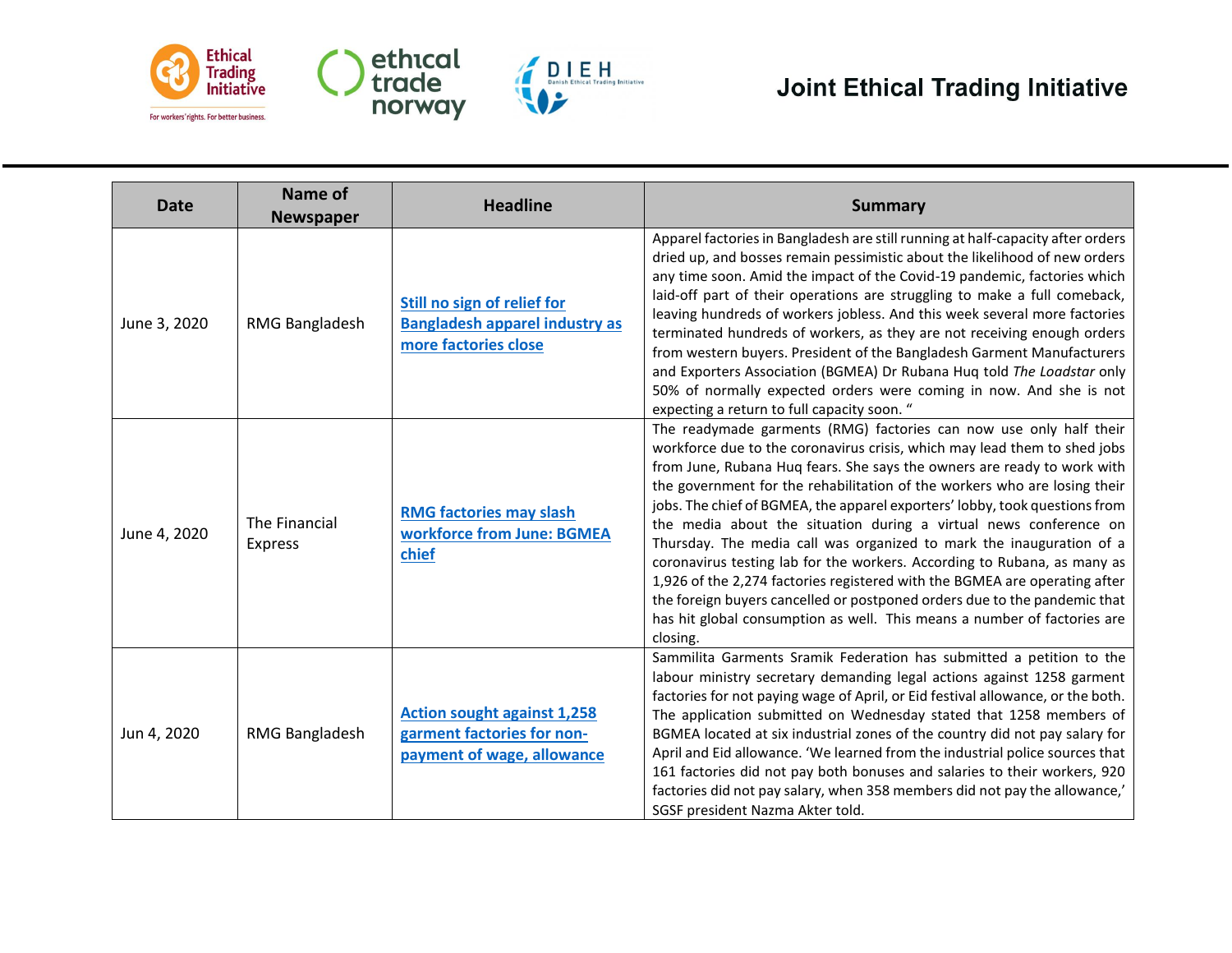

| <b>Date</b>           | Name of<br><b>Newspaper</b> | <b>Headline</b>                                                        | <b>Summary</b>                                                                                                                                                                                                                                                                                                                                                                                                                                                                                                                                                                                                                                                                                                                                                                                                                                                                                                                                                              |
|-----------------------|-----------------------------|------------------------------------------------------------------------|-----------------------------------------------------------------------------------------------------------------------------------------------------------------------------------------------------------------------------------------------------------------------------------------------------------------------------------------------------------------------------------------------------------------------------------------------------------------------------------------------------------------------------------------------------------------------------------------------------------------------------------------------------------------------------------------------------------------------------------------------------------------------------------------------------------------------------------------------------------------------------------------------------------------------------------------------------------------------------|
| <b>Brands Related</b> |                             |                                                                        |                                                                                                                                                                                                                                                                                                                                                                                                                                                                                                                                                                                                                                                                                                                                                                                                                                                                                                                                                                             |
| 6 June, 2020          | The Business<br>Standard    | <b>Suppliers to sue Sears if it</b><br>refuses to pay outstanding debt | Some Bangladeshi factory owners have threatened to take legal action<br>against the American buyer Sears Holdings after it allegedly refused to<br>settle more than \$55 million of outstanding debt. If the buyer does not<br>agree to pay the total outstanding amount within a stipulated time, the<br>suppliers will file a lawsuit against it in court. Factory owners said they have<br>already shipped \$21 million's-worth of their client's products, which are<br>being stored by Transform Co's carriers at US ports. Sears Holdings owes<br>money to some two dozen companies, among which are: Savannah Fashion<br>Ltd (\$6.87 million), Combined Apparels Ltd (\$2.68 million), Apparel Sourcing<br>Ltd (\$2.52 million), Pimkie Apparels Ltd (\$4 million), Starlight (\$13.5<br>million), and Prudent International (\$7.4 million). Some exporters were<br>surprised when Sears told them to cancel orders that had been shipped<br>even three months ago. |
| June 07, 2020         | The Daily Star              | <b>BGMEA dispels confusion over</b><br>job cut comment                 | The Bangladesh Garment Manufacturers and Exporters Association<br>(BGMEA) yesterday vehemently denied it has announced any job cut in the<br>apparel sector amid a slump in work orders because of the coronavirus<br>pandemic. "The news was not presented correctly. The BGMEA, as an<br>organization, has no scope to make such an announcement," it said in a<br>statement. What the BGMEA president had articulated was her deep<br>concern and apprehension of possible job losses because of the fallout of<br>the coronavirus pandemic. The global pandemic has badly impacted<br>Bangladesh's apparel shipments and inflow of work orders. For instance,<br>apparel shipments fetched just \$378.40 million in April, down from \$2.26<br>billion in March. Work orders worth more than \$3 billion were either<br>cancelled or put on hold by international retailers and brands from March,<br>the statement said.                                               |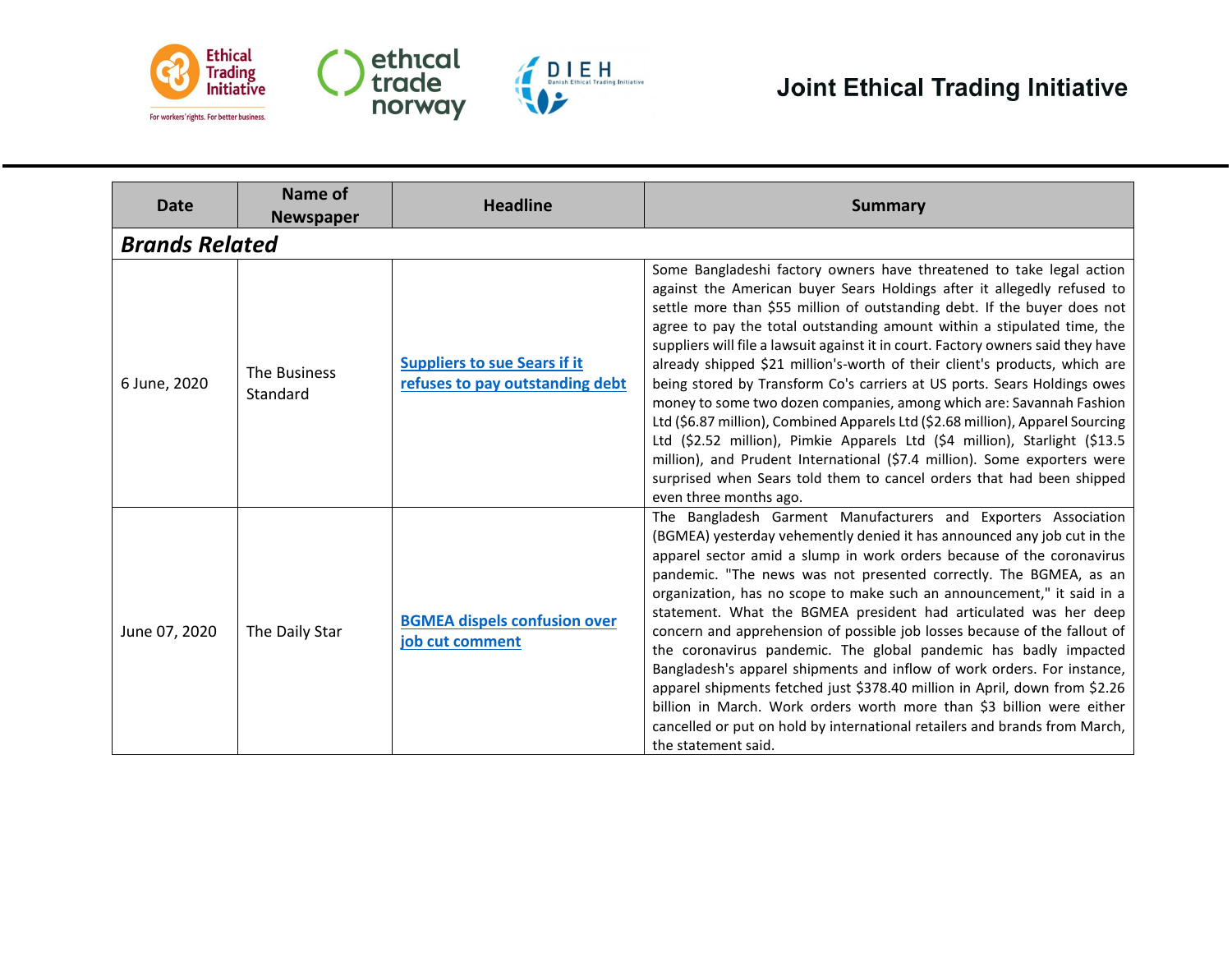

| Date         | Name of<br><b>Newspaper</b>     | <b>Headline</b>                                                 | <b>Summary</b>                                                                                                                                                                                                                                                                                                                                                                                                                                                                                                                                                                                                                                                                                                                                                                                                                                   |
|--------------|---------------------------------|-----------------------------------------------------------------|--------------------------------------------------------------------------------------------------------------------------------------------------------------------------------------------------------------------------------------------------------------------------------------------------------------------------------------------------------------------------------------------------------------------------------------------------------------------------------------------------------------------------------------------------------------------------------------------------------------------------------------------------------------------------------------------------------------------------------------------------------------------------------------------------------------------------------------------------|
| 7 June, 2020 | The Business<br>Standard        | <b>Nirapon is leaving Bangladesh</b>                            | Nirapon - an alliance of North American buyers for the security,<br>supervision, inspection, and reform of ready-made garment factories $-$ is<br>leaving Bangladesh. Moushumi M Khan, chief executive officer of Nirapon<br>- the successor to the Accord and Alliance - confirmed the matter to The<br>Business Standard on Sunday afternoon. She said security operations in<br>Bangladesh would be conducted from the office in North America soon. The<br>newly-appointed chief safety officer there will manage Bangladesh's<br>activities while a technical team in Bangladesh will perform the activities.                                                                                                                                                                                                                               |
| 7 June, 2020 | The Business<br>Standard        | Li & Fung 'unlawfully'<br>downsizing its Bangladesh office      | As part of massive worldwide downsizing to survive the virus fallout, Li &<br>Fung is set to bring its Bangladesh office manpower to 30 percent. The<br>company is set to slash 70 percent of its workforce. In Bangladesh, Li &<br>Fung has already terminated 25 percent of its staff members while mid-level<br>workers face a 15 percent salary cut amid the pandemic. According to<br>company sources, the layoff began before Eid and the company will have<br>cut off 50 percent of its manpower in Bangladesh by July.                                                                                                                                                                                                                                                                                                                   |
|              | <b>National Economy Related</b> |                                                                 |                                                                                                                                                                                                                                                                                                                                                                                                                                                                                                                                                                                                                                                                                                                                                                                                                                                  |
| June 3, 2020 | RMG Bangladesh                  | <b>Garment sector requests EU to</b><br>postpone EBA withdrawal | Representatives of apparel, footwear and travel goods producers and the<br>EU business community in the Kingdom on Tuesday requested the<br>European Commission (EC) to postpone its withdrawal of the Everything But<br>Arms (EBA) scheme for 12 months. The Garment Manufacturers Association<br>in Cambodia (GMAC), the Cambodia Footwear Association (CFA) and the<br>European Chamber of Commerce in Cambodia (EuroCham) submitted a<br>joint letter to the EC. The letter said the Covid-19 pandemic has halted<br>production and slowed global demand to a crawl, delivering a devastating<br>blow to Cambodia apparel, footwear and travel goods manufacturers and<br>workers. It said some 250 Cambodian apparel, footwear and travel goods<br>factories have had to suspend operations and more than 130,000 workers<br>in the sector, |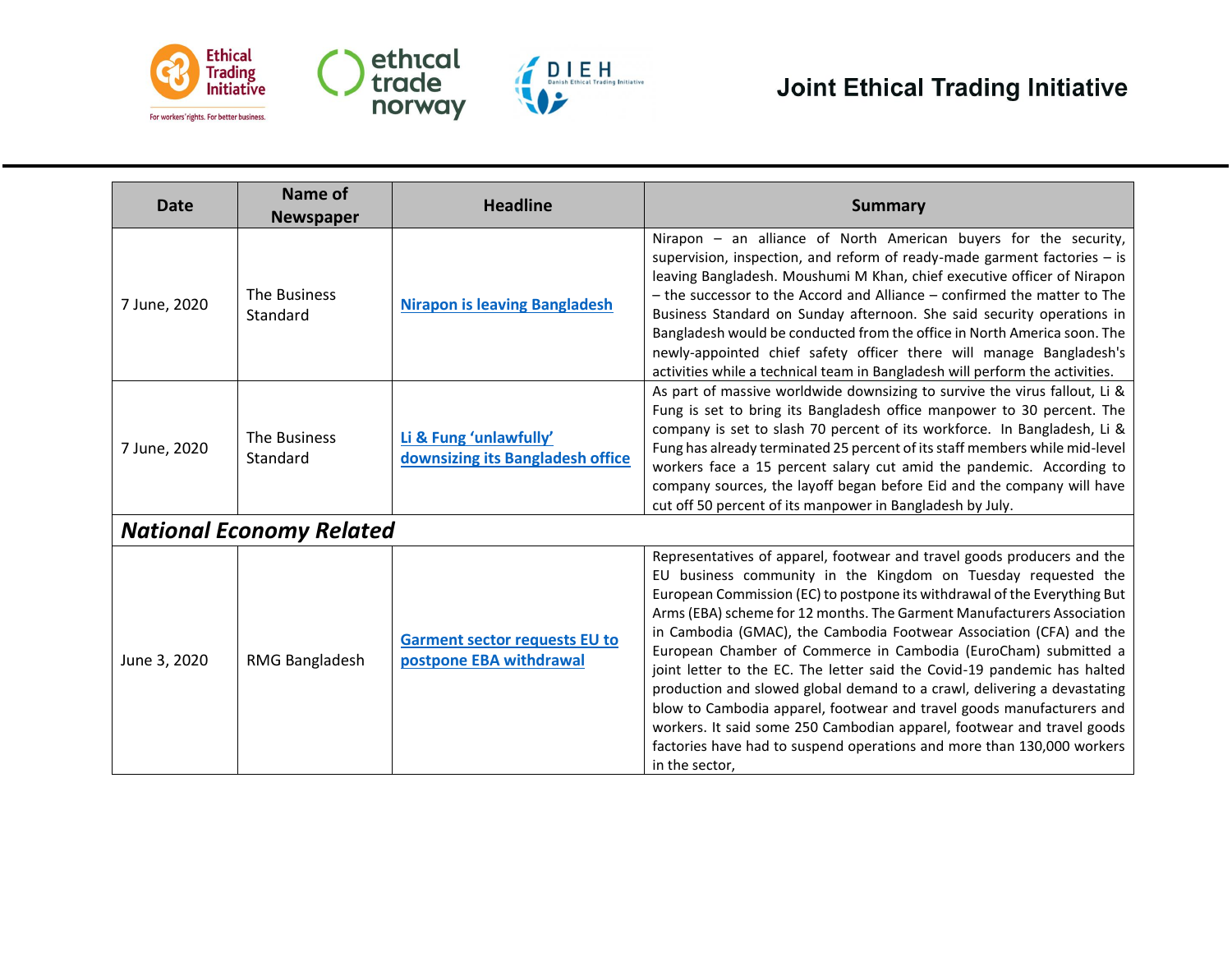

| <b>Date</b>  | <b>Name of</b><br><b>Newspaper</b> | <b>Headline</b>                                                                                                      | <b>Summary</b>                                                                                                                                                                                                                                                                                                                                                                                                                                                                                                                                                                                                                                                                                                                                                                                                                                                                                                                          |
|--------------|------------------------------------|----------------------------------------------------------------------------------------------------------------------|-----------------------------------------------------------------------------------------------------------------------------------------------------------------------------------------------------------------------------------------------------------------------------------------------------------------------------------------------------------------------------------------------------------------------------------------------------------------------------------------------------------------------------------------------------------------------------------------------------------------------------------------------------------------------------------------------------------------------------------------------------------------------------------------------------------------------------------------------------------------------------------------------------------------------------------------|
| June 3, 2020 | RMG Bangladesh                     | <b>Chinese company to invest</b><br>\$1.02m in Chittagong EPZ                                                        | Chinese company Ms Unicorn Leather Goods Factory Limited will establish<br>a leather and artificial leather products manufacturing industry in<br>Chittagong Export Processing Zone (EPZ). The foreign owned company will<br>invest \$1.02 million, which will create employment opportunity for 764<br>Bangladeshis, as per a Bangladesh Export Processing Zones Authority<br>(Bepza) press release issued on Wednesday. Unicorn Leather Goods Factory<br>will produce one million bags, belts, wallets and various leather items<br>annually.                                                                                                                                                                                                                                                                                                                                                                                         |
| June 7, 2020 | <b>Textiles Today</b>              | <b>Functional items emerge as an</b><br>opportunity for BD textile and<br>apparel industry, BGBA<br><b>President</b> | Functional items have emerged as an opportunity for the textile and apparel<br>industry for soaring global demand of masks, personal protective<br>equipment, hospital bed sheets and isolation fabric. Due to the Covid-19<br>pandemic situation domestic and foreign consumers are looking for<br>functional products more and more, so we should explore this opportunity<br>where backward linkage industries also will be benefited said, BGBA<br>President. The market size of these items is worth billions of dollars so that<br>Bangladesh can easily grab this market as the country already has the set-<br>up at the garment factories. About four lakh employees are working in 826<br>apparel buying houses in the country. In this crisis moment buying houses<br>are facing trouble to bear their cost including office rent, employee salary.                                                                          |
| 7 June, 2020 | The Business<br>Standard           | <b>EU plans to pay 1m RMG</b><br>workers for 6 months                                                                | The European Union (EU) may sanction a $\epsilon$ 90-million grant for one million<br>Bangladeshi readymade garment (RMG) workers who have either been laid<br>off or will permanently lose their jobs because of the Covid-19 pandemic.<br>Each of the 10 lakh workers will get cash support of Tk3,000 for three<br>months in the first phase $-$ from June to August $-$ when export orders in<br>Bangladeshi factories might fall further due to a demand shrinkage in<br>western markets. The grant is likely to be extended for a second three-<br>month phase afterwards. We are in discussions and hope things will be<br>settled shortly," said Dr Gauranga Chandra Mohanta, additional secretary<br>and the Europe wing chief of the Economic Relations Division. BKMEA<br>Director Fazlee Shamim Ehsan, who also attended those discussions, said<br>the total size of the grant could be further increased to €500 million. |